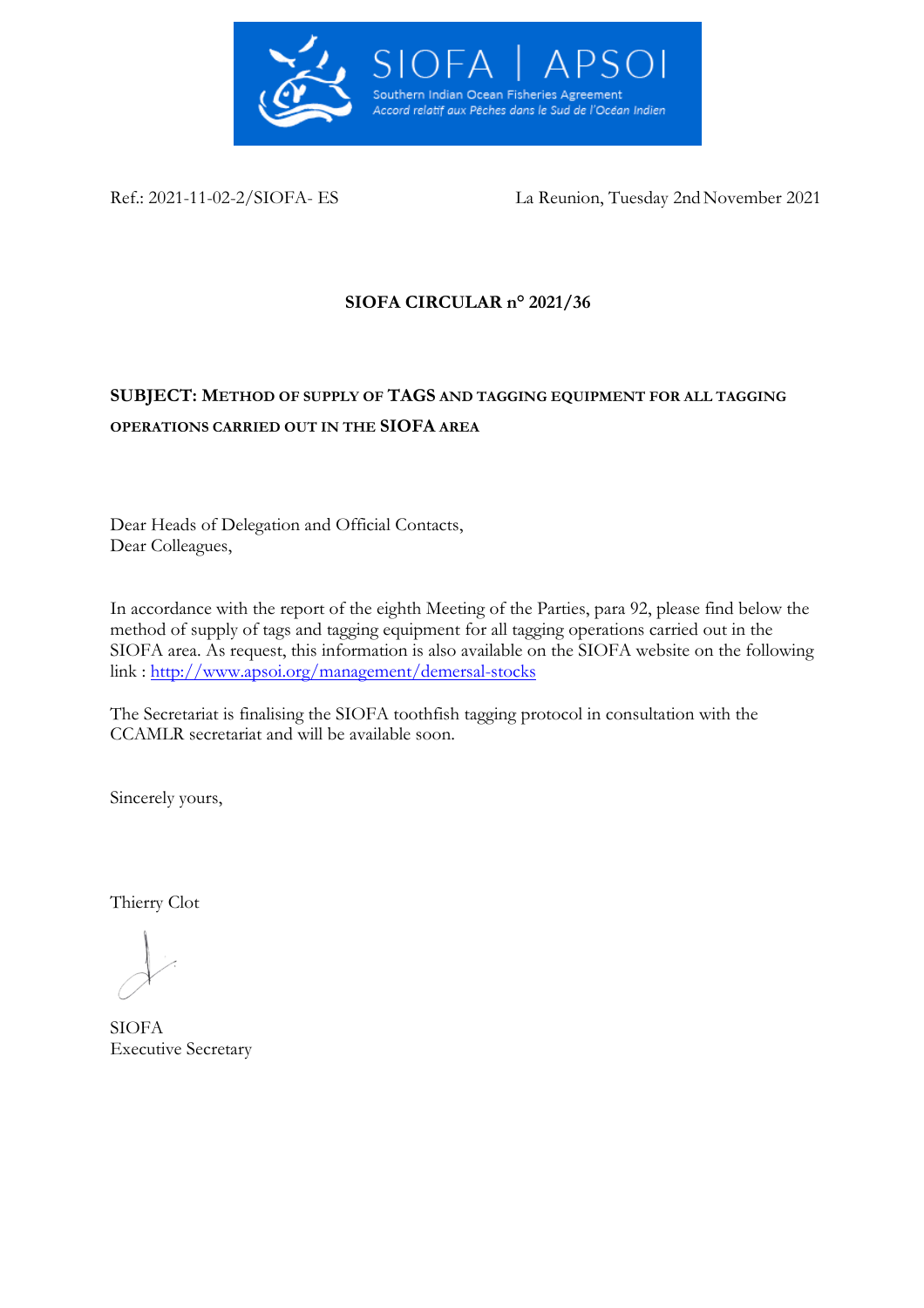

# METHOD OF SUPPLY OF TAGS AND TAGGING EQUIPMENT FOR ALL TAGGING OPERATIONS CARRIED OUT IN THE SIOFA AREA

### Introduction

The Eighth Meeting of the Parties requested the Secretariat provide information on the SIOFA website summarising how CCPs can obtain tags and tagging equipment from CCAMLR for the tagging of toothfish.

SIOFA fisheries catching toothfish must tag toothfish in accordance with paragraph 26 of SIOFA CMM 2021/15 (Management of Demersal Stocks) "*CCPs shall require their flagged vessels to tag and release*  Dissostichus *spp. specimens at a rate of at least 5 fish per tonne green weight caught. A minimum overlap statistic of at least 60% shall apply for tag release, once 30 or more* Dissostichus *spp. specimens have been caught.*"

#### Process

The CCAMLR tags must be ordered in sets of 1000 tags. It is recommended that for each set of 1000 tags ordered, two tagging guns be purchased.

To order any tags and tagging equipment, please use the following link <https://www.ccamlr.org/fr/node/97105> to access to the Tagging Equipment Order Form.

In addition to purchasing tags, tagging guns and needles. A Tagging Equipment box is also available for purchase (A\$30.00). The Tagging Equipment box consists of the following items:

- one waterproof storage box large enough to hold tags, guns and spare needles;
- plastic container for storing damaged or partially used magazines, spare needles etc.;
- CCAMLR pen;
- CCAMLR tag photo template ruler.

The CCAMLR tag photo template ruler is a very important tool, and it is recommended to have several water-repellent copies on board.

Please take photographs of any recovered tags using the supplied CCAMLR tag photo template ruler. The SIOFA toothfish tagging protocol for the SIOFA Area is the same as the CCAMLR Tagging protocol (See Tagging Process, below).

## Postage and delivery charges

Postage is supplied by CCAMLR through DHL, as this is the most reliable and timely worldwide coverage service. Please note that after processing your order that CCAMLR can only provide an estimate of delivery costs, as these are calculated by DHL once any parcel has been received from the Secretariat. A final invoice will be issued once any parcel has been dispatched.

## Returning unused and damaged tags

It is recommended that all unused and damaged tags be returned to the Secretariat at the end of the fishing trip, as part of the tagging program auditing process. This allows unused and damaged tags to be tracked and recorded by the Secretariat. The return postal address is: